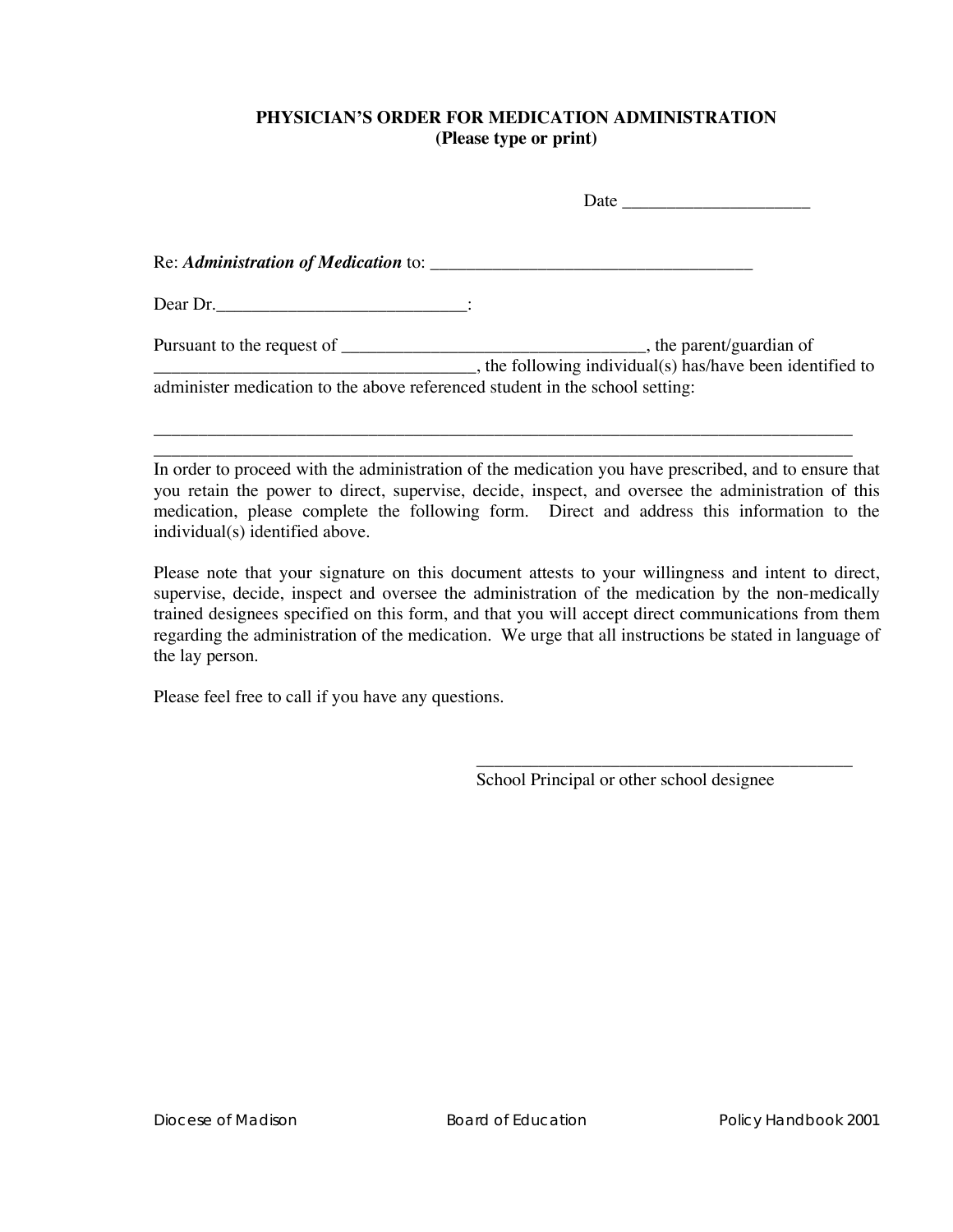# TO BE COMPLETED BY PHYSICIAN

|                       | ,我们也不能在这里的时候,我们也不能在这里的时候,我们也不能在这里的时候,我们也不能会在这里的时候,我们也不能会在这里的时候,我们也不能会在这里的时候,我们也不                                                                                        |                      |
|-----------------------|-------------------------------------------------------------------------------------------------------------------------------------------------------------------------|----------------------|
|                       |                                                                                                                                                                         |                      |
|                       |                                                                                                                                                                         |                      |
|                       |                                                                                                                                                                         |                      |
|                       |                                                                                                                                                                         |                      |
|                       |                                                                                                                                                                         |                      |
|                       | If a PRN medication, the conditions under which medication is to be given are as follows:                                                                               |                      |
|                       |                                                                                                                                                                         |                      |
|                       |                                                                                                                                                                         |                      |
|                       | The specific conditions under which contact should be made with me in relation to the<br>condition or reactions of the student receiving the medication are as follows: |                      |
|                       |                                                                                                                                                                         |                      |
| Physician's Signature | Date                                                                                                                                                                    |                      |
| Diocese of Madison    | Board of Education                                                                                                                                                      | Policy Handbook 2001 |